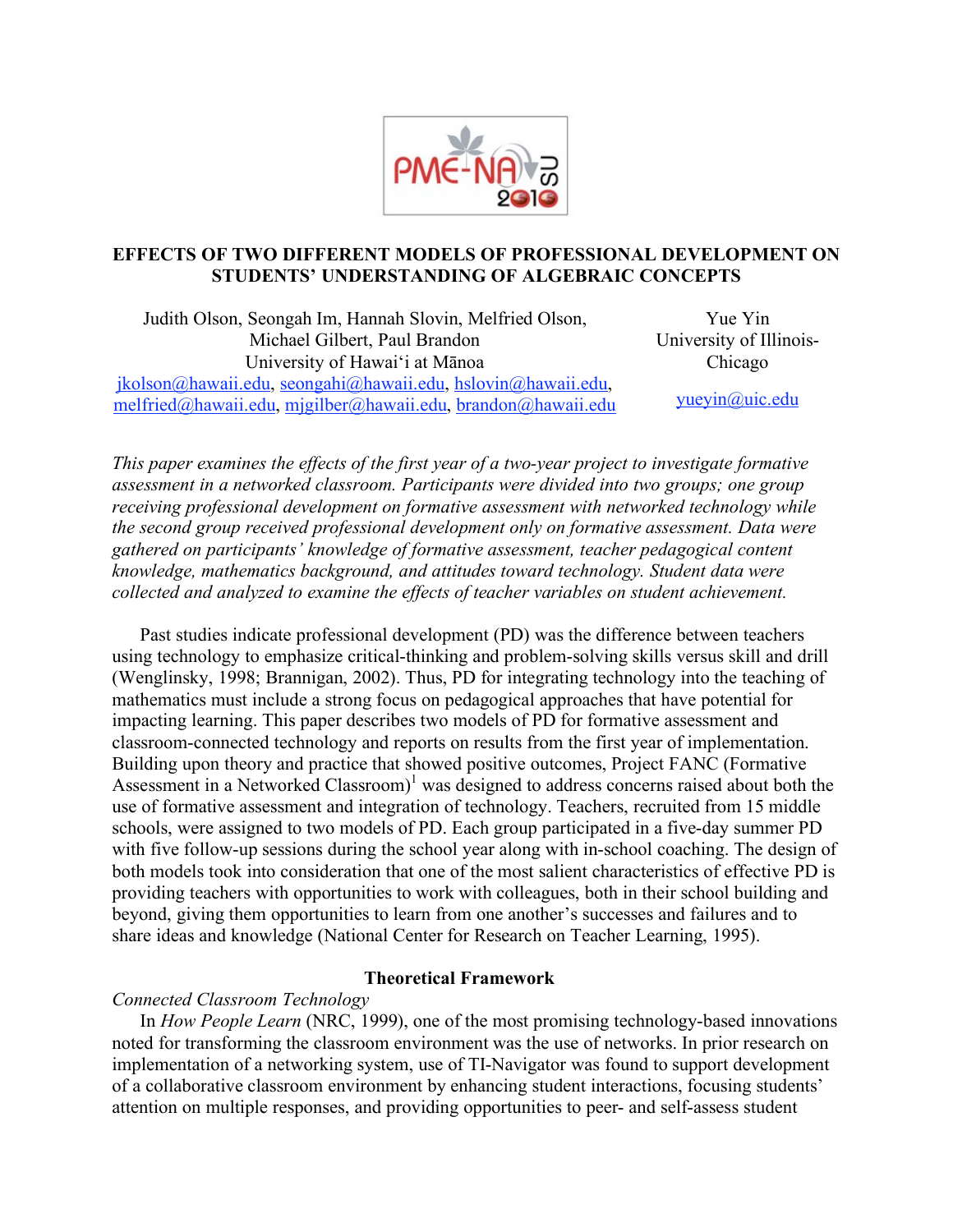work. The ability to display class data or responses supports a problem-solving approach to developing skills and concepts (Dougherty, Akana, Cho, Fernandez, & Song, 2005; Mackay, Olson & Slovin, 2006). One of the most promising uses of TI-Navigator is its potential to overcome a significant hurdle to improving formative classroom assessment: the collection, management and analysis of data (Roschelle, Penuel, & Abrahamson, 2004). While feedback loops in a regular classroom are slow, classroom networked technology can provide rapid cycles of feedback in real time. Beaty and Gerace (2009) remind us that technology is a tool and that pedagogical approaches aid or impact learning. Yet, although Owens, Demana, Abrahamson, Meagher & Herman (2004) found teachers in TI-Navigator classes perceived as more responsive to individual needs, more focused on knowledge building and assessment, and more community centered, they may not have changed their instruction based on information obtained.

There are four distinct, intertwined, functions of the TI-Navigator system particularly helpful for implementing formative assessment: 1) Quick Poll—to immediately collect and display all the students' answers to a question; 2) Screen Capture—to monitor individual students' work at anytime; 3) Learn Check—to administer quick, frequent formative assessments and provide timely feedback; and 4) Activity Center—allowing students to work collaboratively to contribute individual data to a class activity. While these tools are directly appropriate for formative assessment, teachers who may make significant changes in the use of technology in their classes do not necessarily make full use of the potential of the connected classroom for formative assessment (Owens, Pape, Irving, Sanalan, Boscardin, & Abrahamson, 2008). *Formative Assessment*

Similarly, evidence has shown that appropriately implemented formative assessments can produce substantial learning gains at various ages and across subjects (Black, Harrison, Lee, Marshall, & Wiliam, 2004; Black & Wiliam, 1998b; Wiliam, Lee, Harrison, & Black, 2004). Black and Wiliam defined "formative assessment" as "all those activities undertaken by teachers, and/or by their students, which provide information to be used as feedback to modify the teaching and learning activities in which they are engaged" (p. 7). Formative assessment for learning includes activities such as questioning, discussion, seatwork, and student selfassessment. Teachers' preparation in assessment is often non-existent and teachers' content knowledge may be insufficient for deep understanding of concepts and principles they teach and assess (Heritage, 2007). Moreover, Heritage suggests that while there is no best way to carry out formative assessment, assessment and teaching are reciprocal activities, and need to be firmly situated in the practice of educators. Black and Wiliam (1998a) demonstrated that formative assessment improves student achievement if it guides changes in day-to-day practice. Shavelson, Yin, Furtak, Ruiz-Primo, Ayala, & Young (2006) classified formative assessment techniques into three categories on a continuum based on the amount of planning involved and the formality of technique used: 1) on-the-fly formative assessment, when teachable moments unexpectedly arise; 2) planned-for-interaction formative assessment, used during instruction but prepared deliberately before class to align with instructional goals; and 3) formal and-embedded-incurriculum formative assessment designed to be implemented at the end of a unit of instruction to ensure students reach important goals before moving on. Despite their variety, when formative assessments are used, common steps are explicitly or implicitly involved: 1) determining achievement goals students are expected to reach—the expected level; 2) collecting information about what students know and can do—the actual level; 3) identifying the gap between the actual level and expected level; and 4) taking action to close the gap.

Many formative assessment strategies, however, are challenging because they take too much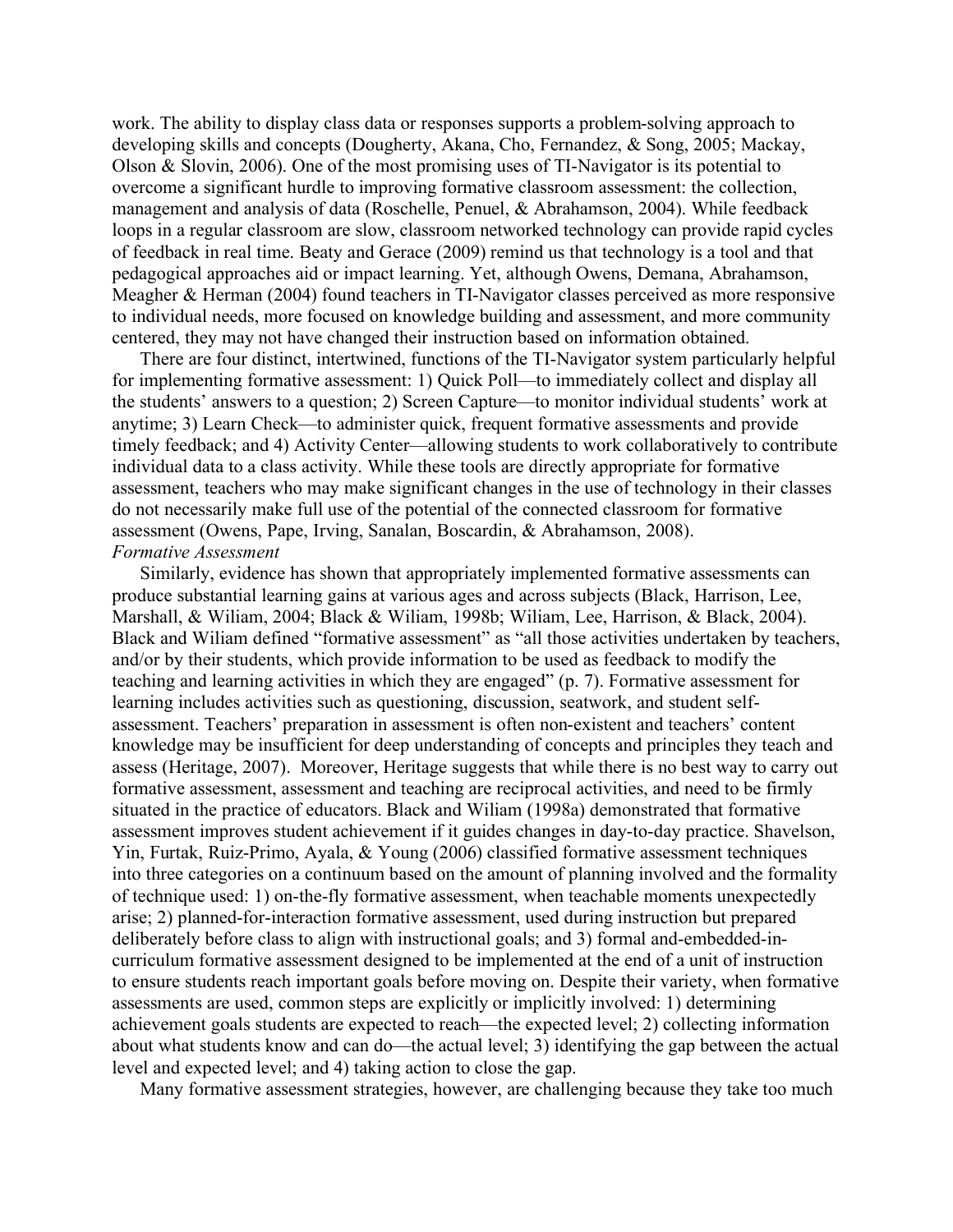time to be used practically (Black & Wiliam, 1998b). It is time-consuming to count students' responses, and almost impossible to provide specific feedback on each student's work in a typical teaching load of four to six classes and 20 to 30 students per class. Even if teachers believe the time investment for formative assessment will yield reward in the future, Black and Wiliam (1998b) noted that teachers' workloads are often overwhelmed by agendas and dominated by district curriculum specifications and high-stake tests.

### **Methodology**

Project FANC is a three-year research project funded by the National Science Foundation to investigate the use of formative assessment in a networked classroom as it affects  $7<sup>th</sup>$  grade student learning of algebra concepts. Thirty-two teachers from 15 schools were recruited and randomly assigned within schools to the Formative Assessment (FA) or Navigator (NAV) group. This randomized-block design helps control for extraneous variables, such as student background and school context (e.g., teachers' work load, curriculum, class equipment, and community support). In the first year of the project, students' understanding of algebraic concepts taught by  $7<sup>th</sup>$  grade teachers participating in the NAV group were compared to students' understanding of algebraic concepts taught by  $\bar{7}^{\text{th}}$  grade teachers participating in the FA group.

While Project FANC provided PD to participants over a two-year period, only the first year of the PD is described since results are being reported only for that period. Input from the eight Advisory Board members along with numerous articles on PD, formative assessment, technology and related topics (Ayala & Brandon, 2008; Black & Wiliam, 1998a, 1998b, 2005; Gearhart, & Saxe, 2004; Guskey, 2007/2008; Wiliam, Lee, Harrison, & Black. 2004) were taken into consideration to design the two models of PD. The formative assessment model (Stiggins, Arter, Chappuis, & Chappuis, 2004, p.42), questioning strategies, and rich mathematics activities were essential components in both PD experiences, although the actual delivery and focus varied. The PD models delivered to two groups, FA and NAV, are briefly described below.

FA teachers participated in five days of PD on strategies for using formative assessment in their classrooms (not using TI-Navigator). In addition, five follow-up days and coaching were conducted throughout the academic year. The formative assessment model, questioning strategies, and mathematics activities focused on designing appropriate tasks where students could demonstrate thinking. In-depth discussions were held on techniques to analyze student work and interpret results in terms of revealing student understanding. FA participants were provided with opportunities to examine tasks and lessons and discussed how the tasks fit expected learning progressions. Participants worked on selecting and modifying tasks using processes of reversibility, flexibility, and generalization to deepen students' understanding of content. Ideas on creating a learning environment that included an assessment conversation with student-to-student interactions were shared with participants. At follow-up sessions, participants shared progress on implementation, examples of student work, and changes in the classrooms climate and were given opportunities involving classroom activities and questioning strategies.

NAV teachers participated in five days of PD on formative assessment and strategies for using TI-Navigator in their classrooms. In addition, five follow-up days and coaching were conducted throughout the academic year. The formative assessment model, questioning strategies, and activities were connected to the use of TI-Navigator. Significant time for handson experiences with TI-Navigator was provided. As participants practiced using handheld technology and TI-Navigator, emphasis was on creating and choosing good tasks and asking good questions. The PD focused on the 'added value' of handheld technology in a connected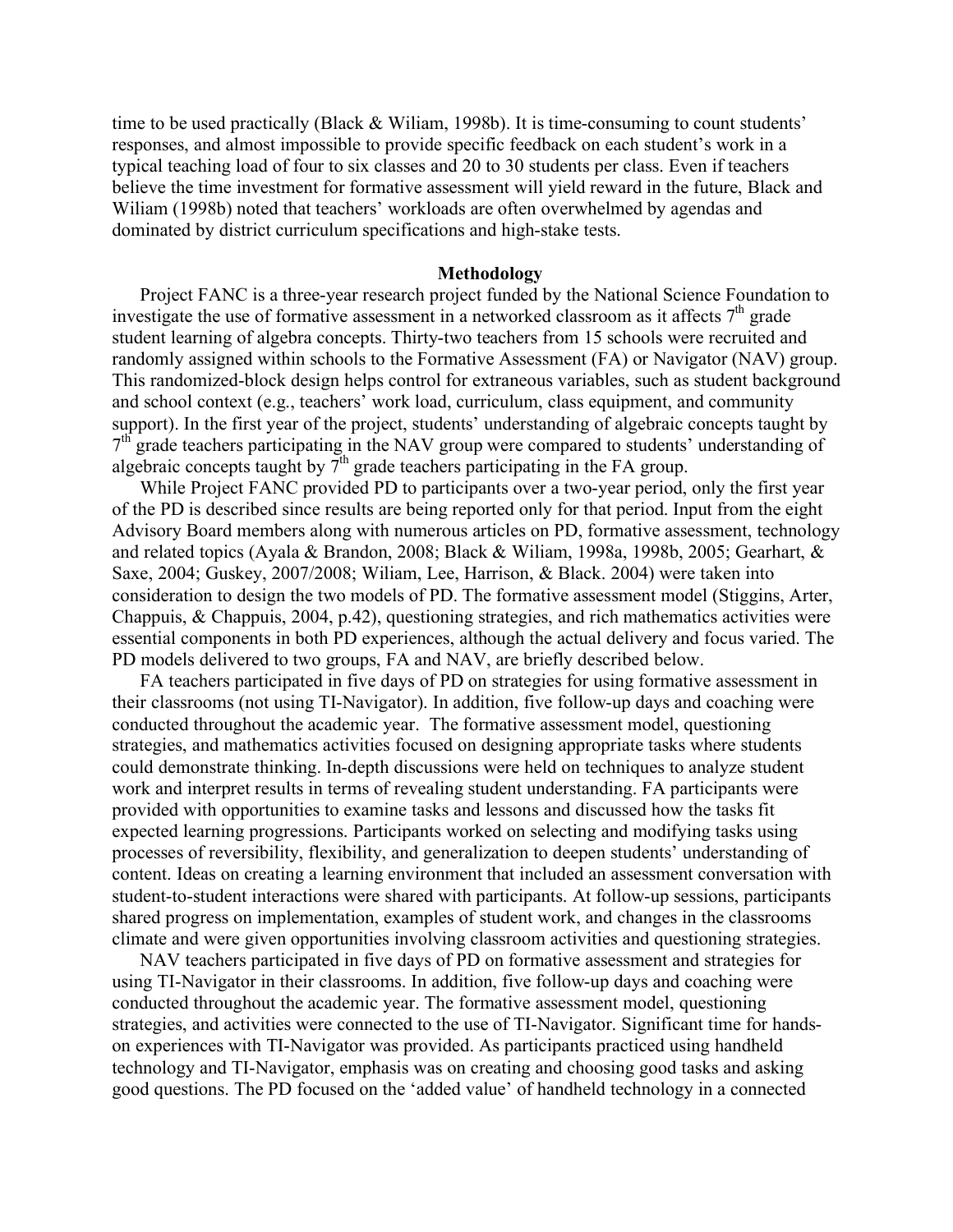classroom. During follow-up, participants shared how they implemented formative assessment with TI-Navigator and discussed troubleshooting tips and changes in classroom climate.

At the beginning of the project all participants were given MacBook laptops, LCD projectors, Elmo visualizers (document cameras), and a classroom set of TI-73 graphing calculators. NAV participants were provided TI-Navigator Systems for their classrooms.

## **Data Collection**

The results in this paper focus on student growth in achievement on a student assessment of algebraic concepts with a focus on patterns and relations, teacher's responses on questionnaires, and assessment of teachers content knowledge. A student assessment was developed to determine the extent to which participating students showed pre-post gains after implementation of the intervention. As much as possible, algebra items were drawn from existing sources such as state assessments and released NAEP, TIMSS, and SAT items. Items were reviewed for content, perceived alignment with the project's target content, perceived difficulty, and quality (e.g., clearness of item stems, etc.). Eighty-five items were selected from these sources. Once standards and knowledge levels were reconciled, items were selected for pilot testing. Two versions of a pilot-test were created from 48 items and piloted with over 1000 students in Grades 7 and 8. Item Response Theory was used to select items included on FANC Student Assessment.

To measure the growth of participants' content knowledge for teaching (CKT), the University of Michigan's *Learning Mathematics for Teaching* (LMT) instrument was administered at the beginning of the summer institute in year one, and then again after one year of participation. The LMT measures have been shown to be a significant predictor of student achievement (Hill, Rowan, & Ball, 2005). Teacher data were collected with three instruments that were developed for the study: a) the Teaching Practice and Perceptions Questionnaire includes two scales about teacher collaboration and four about teacher support; b) the Assessment Knowledge, Self-Efficacy, and Practice Survey includes four scales about assessment knowledge (assessment in general, student learning, subject content, and formative assessment) and one about teacher self-efficacy in using formative assessment; and c) Using Technology Questionnaire includes four scales about teachers' perceptions of using technology.

#### **Results**

#### *Proposed Model*

The analysis reported here is for 23 participants  $(FA (11), NAV (12))$  for whom complete student data (1,629 students) was collected. A two-level hierarchical model (Luke, 2004) included one student covariate, the pretest score, and eight teacher variables. The six continuous variables included: a) teacher pretest score (labeled "TeaPre"); b) teachers' years of teaching experience ("TeaExp"); c) teachers' efficacy in formative assessment ("FAefficacy"); d) teachers' efficacy in technology ("TCHefficacy"); e) teachers' perception about their students' motivation ("StuMotiv"); and f) teachers' perception about overall support from school, colleagues, parents, and students ("Support"). The two discrete variables included a) the experiment group (FA vs. NAV) and b) teachers' mathematics or mathematics education major (major and minor vs. no math background in university, labeled "NoMath" and "Math").

The level 1 units were students taught by teachers who participated in FANC. The level 2 units were the teachers in FANC. Multilevel modeling was conducted using SAS PROCMIXED, Version 9. At the student level, the intercept was the only random component. A model in which the student pretest score was entered as a random variable failed to converge; therefore, the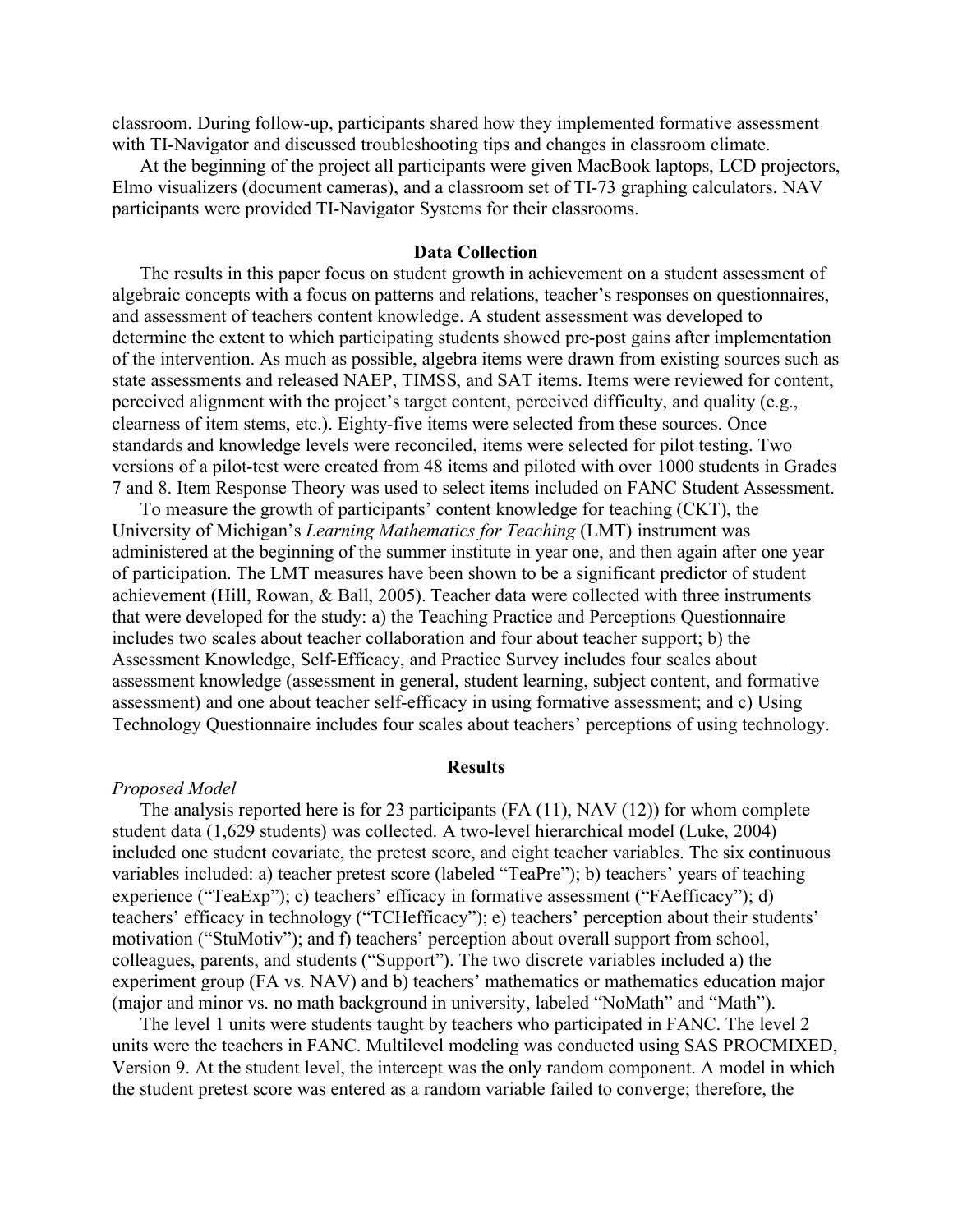decision was made to treat the covariate as fixed effect. No interactions were hypothesized at the teacher level. Interactions between the level 2 predictors as well as between the level 1 and level 2 predictors were not significant. As anticipated, the interaction effect between the pretest score and the experiment group was not significant. This means students' pretest scores did not differ across the FA and NAV groups. Another interaction effect between the pretest score and teachers' mathematics education was also not significant, suggesting students' pretest scores did not differ by whether teachers had mathematics education in undergraduate and/or graduate schools. Based on these preliminary examinations, the following model is proposed: Level 1:  $Y_{ij} = \beta_{0j} + \beta_1 (Stu Pre) + r_{ij}$ , where  $r_{ij} \sim N(0, \sigma^2)$ ,  $\beta_{0j}$  a random intercept for a teacher j,  $\beta_1$  a fixed slope of students' pretest scores, and  $r_{ii}$  random error associated with student i/teacher j. Level 2:

$$
\beta_{0j} = \gamma_{00} + \gamma_{01} (\text{Tea Pre})_j + \gamma_{02} (\text{ExpGp})_j + \gamma_{02} (\text{MathBack})_j + \gamma_{03} (\text{TeaExp})_j
$$

+  $\gamma_{04}$  (FAefficacy)<sub>j</sub> +  $\gamma_{05}$  (TCHefficacy)<sub>j</sub> +  $\gamma_{06}$  (StuMotiv)<sub>j</sub> +  $\gamma_{07}$  (Support)<sub>j</sub> +  $\mu_{0j}$ 

where  $\mu_{0i} \sim N(0,\tau_{00})$ ,  $\gamma_{00}$  the grand mean of students' posttest scores,  $\gamma_{0k}$  the slope of the variable k where  $k=1,2,..8$ , and  $\mu_{0i}$  the random deviation of students' mean posttest score of teacher *j* from the mean.

*Preliminary Analysis*

Table 1 presents descriptive statistics for student pretest and posttest scores. Table 2 presents descriptive statistics for six continuous variables in the model at student and teacher levels.

|             |           | Table 1. Descriptive Statistics for Students' Pretest and Posttest Scores by Teacher Group |                  |
|-------------|-----------|--------------------------------------------------------------------------------------------|------------------|
| Group       | Statistic | Student pretest                                                                            | Student posttest |
| TI-Nav      | M         | 13.720                                                                                     | 16.130           |
| $(n=692)$   | SD        | 5.916                                                                                      | 8.514            |
| FA          | M         | 14.040                                                                                     | 16.850           |
| $(n=937)$   | SD        | 6.083                                                                                      | 6.969            |
| Total       | M         | 13.900                                                                                     | 16.550           |
| $(n=1,629)$ | SD        | 6.103                                                                                      | 7.501            |

#### Table 2. Descriptive Statistics for Teacher Variables

| Group    | <i>Statistic</i> | <i>TeaPre</i> | TeaExp | FAefficacy | TCHefficacy | <i>StuMotiv</i> | Support |
|----------|------------------|---------------|--------|------------|-------------|-----------------|---------|
| TI-Nav   | M                | 20.100        | 10.455 | 7.475      | 7.674       | 3.643           | 3.227   |
| $(n=12)$ | SD               | 5.820         | 5.716  | 1.163      | 1.146       | 0.503           | 0.858   |
| FA       | M                | 19.900        | 7.364  | 7.143      | 7.843       | 3.250           | 3.300   |
| $(n=11)$ | SD               | 5.195         | 4.945  | 0.649      | 1.322       | 0.707           | 0.461   |
| Total    | M                | 20.000        | 8.909  | 7.292      | 7.763       | 3.456           | 3.262   |
| $(n=23)$ | SD               | 5.370         | 5.450  | 0.905      | 1.213       | 0.626           | 0.682   |

The initial step of the multilevel analysis was to examine the unconditional means model to ascertain whether the data warranted a multilevel model. Estimated variance at teacher level  $(\tau_{00})$ was found to be 18.330 ( $p<01$ ), and estimated variance at the student level ( $\sigma^2$ ) was 42.624  $(p<01)$  in this null model. Hypothesis tests indicated that both variance components were significantly different from 0. These estimates suggest students' scores differ among teachers in average posttest scores, although there is more variation among students within the teachers than between teachers. The intra-class correlation, 0.301, shows that about 30% of the total variance occurs at the teacher level—a substantial proportion. This cluster of variability between different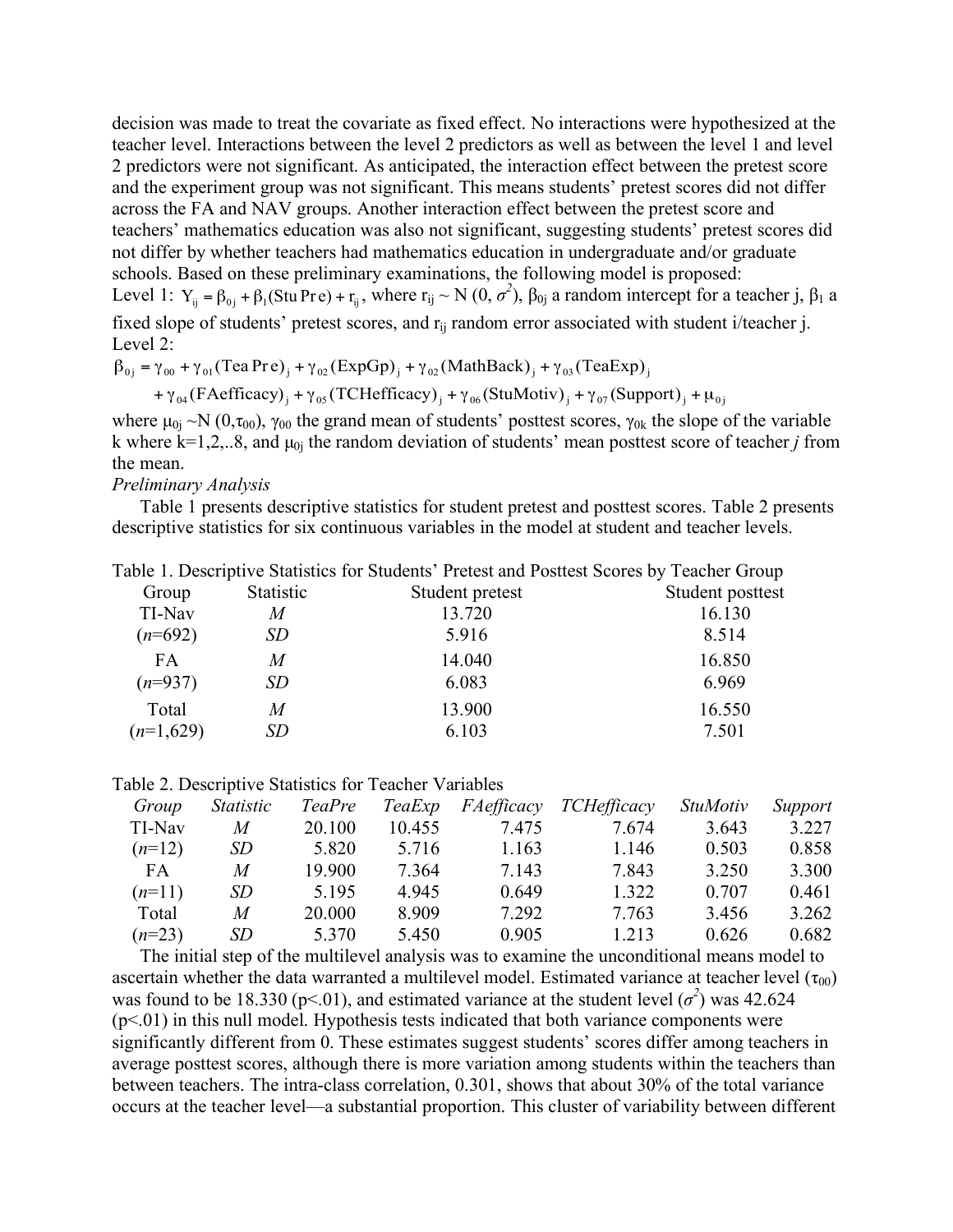teachers' students' scores suggests that an OLS analysis of these data would likely yield misleading results.

## *Random Effects*

This proposed model was significantly better than one in which the intercept was included at the initial step,  $\chi^2$  (9) =10790.422-6891.167= 3899.255, p< 0.01. Table 3 presents random effects at level 1 and level 2. The conditional component representing variation among students' scores within the teacher level  $(\sigma^2)$  decreased from 42.624 in the unconditional means model to 20.484  $(p<01)$  after including the student level covariate, student pretest score. This indicated that inclusion of this student pretest score explained about 52 %  $((42.624-20.484)/42.624 = 0.519)$  of variation within teachers. Even though the students' variation within the teacher level was substantially explained by student pretest score, the significant random variation of 20.284 shows possibilities to explain the remaining random variation using other student level variables.

The variance component representing variation between the teachers ( $\tau_{00}$ ) drastically decreased from 18.330 in the unconditional model to 3.369 (p<.05) after controlling for the student and teacher level covariates. The predictors included in this proposed model explained substantive amount of variation in students' posttest scores at the teacher level. The intra-class correlation was 0.155, meaning that the proportion of between teacher variance to the total variance was 15.5 % after controlling for the predictors. The change of intra-class correlations from 0.301 in the unconditional means model to 0.155 in the proposed model also demonstrates that the teacher level predictors explained well the variation of students' posttest scores at the teacher level. Even though these results showed the random variations at the student and teacher levels were substantially explained by the predictors, the remaining clusters of variability at the teacher level as well as at the student level warrants further development of the multilevel model.

### Table 3. Random Effects at Level 1 and Level 2

| Effect                   | Estimate | SE    | Wald $Z$ |             | 95% confidence interval |        |  |  |
|--------------------------|----------|-------|----------|-------------|-------------------------|--------|--|--|
|                          |          |       |          | $(1-sided)$ | Lower                   | Upper  |  |  |
| Random effect at Level 1 |          |       |          |             |                         |        |  |  |
| Residual                 | 20.484   | 0.854 | 23.999   | 0.000       | 18.878                  | 22.227 |  |  |
| Random effect at Level 2 |          |       |          |             |                         |        |  |  |
| Intercept                | 3.369    | 1.442 | 2.337    | 0.019       | 1457                    | 7.793  |  |  |
| $Fixed$ Fffocts          |          |       |          |             |                         |        |  |  |

## *Fixed Effects*

Table 4 shows results of hypothesis tests for fixed effects of student level and teacher level predictors. The fixed effect of students' pretest score was significant after controlling for the teacher level predictors. One of the variables of interest was Group, indicating whether a teacher belonged to the FA or NAV group. The student posttest mean in the FA group was 3.462 points higher than that of NAV group after controlling for the students' pretest scores and other teacher background variables. Teachers' knowledge in the subject content was a significant predictor. When a teacher scored 1 point higher in the pretest, their students achieved 0.448 higher points after the influence from the other variables was partialled out. Teachers' years of experience in teaching and mathematics education did not significantly influence students' achievement.

The variables asking the teachers' perceived efficacy in formative assessment and in technology use were not significant, nor was the teachers' perception about their students' motivation in class a significant predictor, after taking into account the other student and teacher level predictors. Finally, teachers' perception about overall support from school, colleagues, parents, and students showed a positive effect on students' achievement. Teachers who differ by 1 point in their perception about overall support differ by 3.041 points in students' achievement.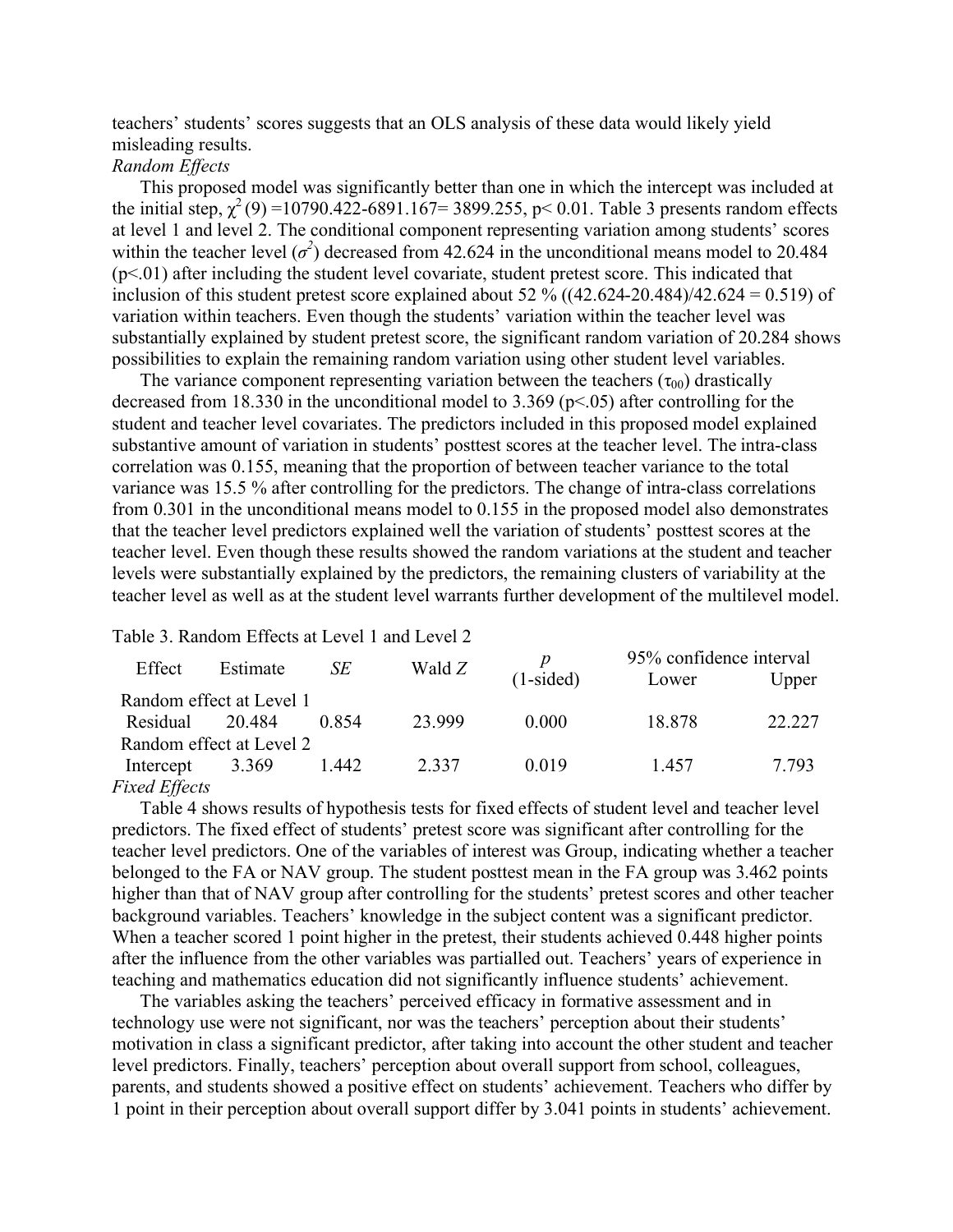| Effect        | Estimate | <b>SE</b> | Approx   | t        | $\boldsymbol{p}$ | 95% confidence interval |        |
|---------------|----------|-----------|----------|----------|------------------|-------------------------|--------|
|               |          |           | df       |          | $(2\t{-sided})$  | Lower                   | Upper  |
| Intercept     | 6.084    | 7.101     | 13.938   | 0.857    | 0.406            | $-9.152$                | 21.321 |
| <b>StuPre</b> | 0.797    | 0.023     | 1166.851 | 34.572   | 0.000            | 0.752                   | 0.842  |
| Group         | 3.462    | 1.465     | 13.179   | 2.363    | 0.034            | 0.301                   | 6.623  |
| MathBack      | 2.593    | 1.446     | 14.150   | 1.793    | 0.094            | $-0.506$                | 5.691  |
| TeaPre        | 0.448    | 0.163     | 13.281   | 2.745    | 0.016            | 0.096                   | 0.800  |
| TeaExp        | $-0.259$ | 0.126     | 13.865   | $-2.060$ | 0.059            | $-0.529$                | 0.011  |
| FAefficacy    | $-1.190$ | 0.700     | 15.036   | $-1.699$ | 0.110            | $-2.681$                | 0.302  |
| TCHefficacy   | $-0.917$ | 0.588     | 13.854   | $-1.558$ | 0.142            | $-2.180$                | 0.346  |
| StuMotiv      | $-1.096$ | 1.010     | 13.977   | $-1.084$ | 0.297            | $-3.263$                | 1.072  |
| Support       | 3.041    | 1.225     | 13.813   | 2.482    | 0.027            | 0.410                   | 5.672  |
|               |          |           |          |          |                  |                         |        |

Table 4. Fixed Effects of the Student and Teacher Predictors

## **Conclusions and Discussions**

The purpose of the study was to use Year 1 data to examine if students' achievement in the FA and NAV groups was different, after taking into account students' pre-test scores and teachers' initial statues such as their knowledge, teaching experiences, efficacy, and content knowledge for teaching. Student's understanding of patterns in the FA group was significantly better than students in the NAV group. The teacher variables that significantly affected the students' achievement on the post-test were the teacher's content knowledge and the support from the school, parents, and students. Data from nine of the 32 Project FANC participant's student data were not included in the analysis because they were involved in the pilot testing of the student assessment. However there were no significant differences on the teacher variables between the 9 teachers and the 23 teachers who were included in the analysis. While PD can be designed to increase teacher's content knowledge, support from the school, parents, and students is a much larger issue. During Year 2, the FA group will have PD experiences with using TI-Navigator for formative assessment and the NAV group will have a continuation of PD using the Navigator for formative assessment with more emphasis on formative assessment strategies. Extensive analysis of Project FANC will be completed at the end of Year 2.

# **Endnotes**

1. The research reported in this paper was generated through *The Effects of Formative Assessment in a Networked Classroom on Student Learning of Algebraic Concepts (DRL 0723953)* funded by National Science Foundation (NSF) REESE program. The views expressed in the article are views of the authors and do not represent the views of NSF.

2. TI-Navigator™ is a networking system developed by Texas Instruments that wirelessly connects each student's graphing calculator to a classroom computer.

# **References**

- Ayala, C. C., & Brandon, P. R. (2008). Building evaluation recommendations for improvement: Insights from student formative assessments. In N. L. Smith & P. R. Brandon (Eds.), Fundamental issues in evaluation (pp. 159–166). New York: Guilford.
- Brannigan, Cara. (June 5, 2002). "Study: Missouri's ed-tech program is raising student achievement." *eSchool News*.

Beaty, I. & Gerace, W. (2009). Pedagogy for teaching science with classroom response